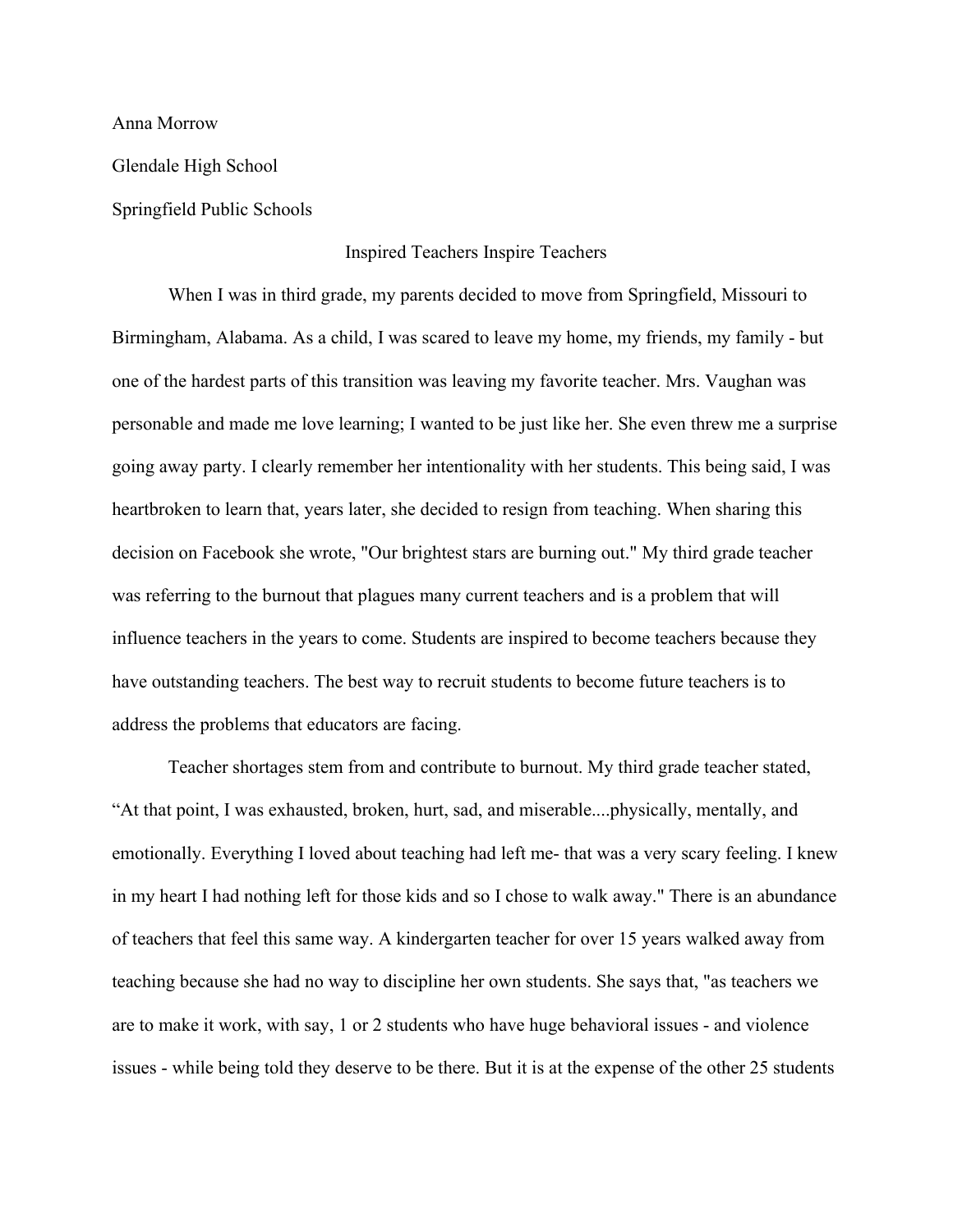who are behaving. They cannot learn in such disruptive environments." Teachers feel that although they are the authority figure of their classroom, they have no real authority. Educators need to have reasonable freedoms to discipline disruptive behavior. Teacher burnout stems from problems like these. The first step to recruiting new teachers is to properly empower our existing teachers.

Teachers also believe that new curriculum and technology usage is damaging their ability to teach. Melissa Bowers, another teacher who resigned, stated, "Technology is wonderful -- nay, necessary -- for a plethora of things, but it's killing [curiosity, creativity, and communication skills]. And as a teacher, you don't just witness the death, you are expected to assist in the murder. Because of standardized expectations, you must incorporate more and more tech, even when all you want to do is take a hammer to anything with a screen." While there is a necessary balance, teachers need to teach their students in a variety of ways. Excessive curriculum mandates take away the artistry of teaching.

I wanted to be a teacher for a very long time because of the fact that I had so many wonderful teachers. I decided not to follow this dream because the burnout that I have seen overwhelms even the most outstanding teachers. By giving educators the freedom to reasonably discipline and creatively teach, we would lose fewer teachers to burnout.

I remember my best teachers. I will always remember Mrs. Vaughan and how I wrote my very first 'book' because of her encouragement. I will always remember Mr. Baker- the first 'tough' teacher I ever had. I will never forget the way his high expectations made me push myself higher. I will never forget my senior year with Mr. Penticuff. He showed me that a good teacher explains the why - and that I can truly learn difficult material. All of these teachers have some characteristics in common. These teachers pushed me, challenged me, used creative methods of